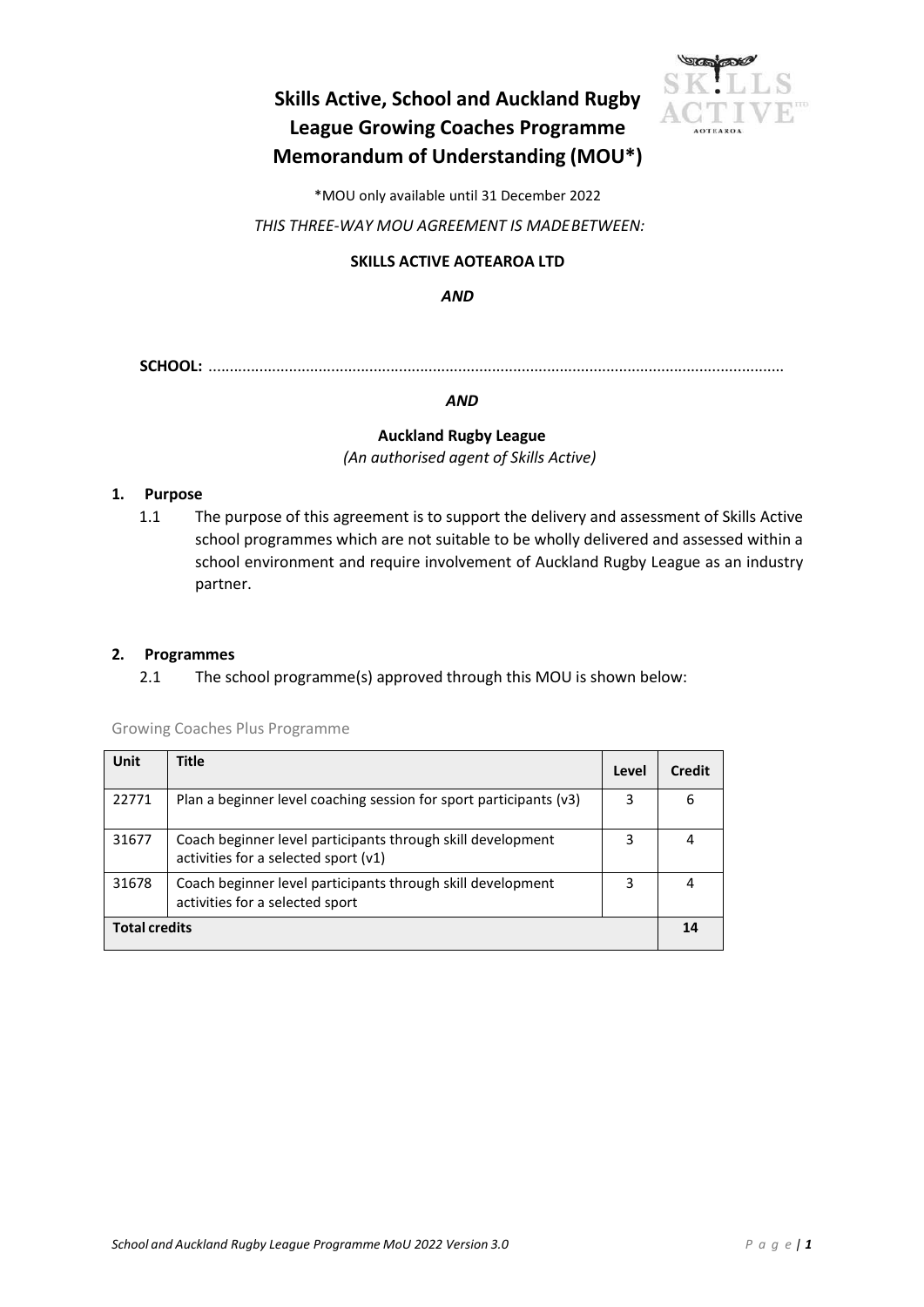#### **3. Delivery of Training and Assessment**

- 3.1 The School is responsible for placing the student within a Auckland Rugby League programme. Auckland Rugby League has a current Workplace Relationship Agreement (WRA), and has internal registered SNZ Skills Active Assessors.
- 3.2 Skills Active resource material must be used for all School and Industry programmes. Resources will be supplied by Auckland Rugby League at the course. The resources cannot be purchased under the Skills Active resource licensing arrangement.
- 3.3 Auckland Rugby League will be responsible for the delivery and assessment of the workplace component of the programme. An Auckland Rugby League Skills Active Registered Assessor must carry out the assessment of student competency.
- 3.4 Once the Skills Active Registered Assessor has confirmed achievement of standards, the School may use Skills Active's provider code to log student results within the school's internal student management system and to report student results to NZQA. The Skills Active provider code will be sent to the school with a counter‐signed copy of this MoU. Skills Active will verify all students results reported with NZQA on a quarterly basis.

# **4. The School will:**

- 4.1 Accept responsibility at all times for the conduct, welfare and safety of studentsin programme.
- 4.2 Report achieved standards to NZQA for each student, using the Skills Active provider code.
- 4.3 Take responsibility for checking that the unit standard results have appeared on the student's NZQA Record of Achievement.

#### **5. Auckland Rugby League will:**

- 5.1 In advance of the commencement of the programme, submit to Skills Active, a completed and signed MoU and 'Student registration' form. These must be received 10 working days in advance of the programme starting
- 5.2 Appropriately induct the students into their health and safety procedures and manage their safety while on site.
- 5.3 Supply resources and conduct the delivery and assessment of the Auckland Rugby League component of the programme.
- 5.4 Send a register of student course attendees with programme details to Skills Active for accurate invoicing.
- 5.5 Ensure a Skills Active Registered Assessor carries out the assessment of student competency.
- 5.6 Keep records of student work for moderation purposes.

#### **6. Skills Active will:**

- 6.1 Return a signed copy of the MoU to theschool.
- 6.2 Allow the school to use the Skills Active provider code for the agreed unit standards (as per section 3.4 of this agreement) enabling the achieved unit standard credits to be reported against the students NCEA results only with a signed MoU in place.
- 6.3 Invoice Auckland Rugby League for appropriate course costs per student.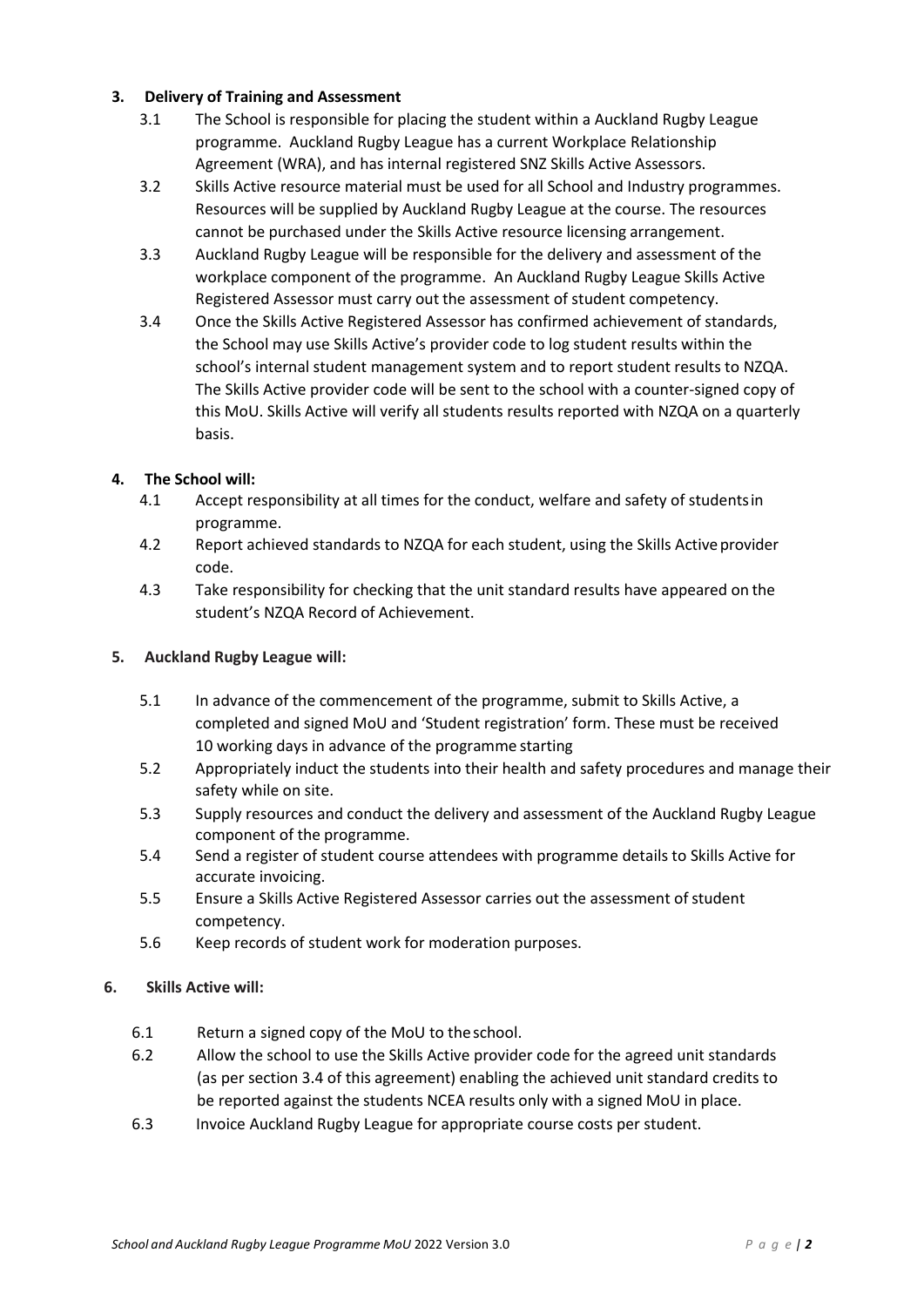#### **7. FinancialArrangements**

- 7.1 Auckland Rugby League will be responsible for the costs associated with purchasing the resources for the programme. The cost per student is \$10 plus GST.
- 7.2 The School will be responsible for all costs associated with the programme,including:
	- a. Training and assessment costs to be negotiated directly with Auckland Rugby League.
	- b. Fees payable to Skills Active for establishing the MoU. This is a one‐off \$50 plus GST fee per MoU. Skills Active will invoice the school on receipt of the MoU.
	- c. NZQA hook on and credit reportingfees.

#### **8. Term and Termination**

- 8.1 This MoU will expire on 31 December 2022
- 8.2 Either party may terminate this MoU if the other party has substantially breached an obligation under this MoU.
- 8.3 Before terminating this Agreement on the grounds of breach, the party wishing to terminate will give the other party written notice of the breach and request that party to remedy the breach within a specified time, which is reasonable in the circumstances.

Signed for and on behalf of: **The School:** 

| Phone: 0508 475 4557                 |                                                                                      |  |  |  |  |
|--------------------------------------|--------------------------------------------------------------------------------------|--|--|--|--|
| Date:  /  /                          |                                                                                      |  |  |  |  |
|                                      | Please complete, sign and attach the required Student Registration form to your MoU. |  |  |  |  |
| Scan/Email: info@skillsactive.org.nz | Post: Skills Active, PO Box 2183, Wellington 6140                                    |  |  |  |  |